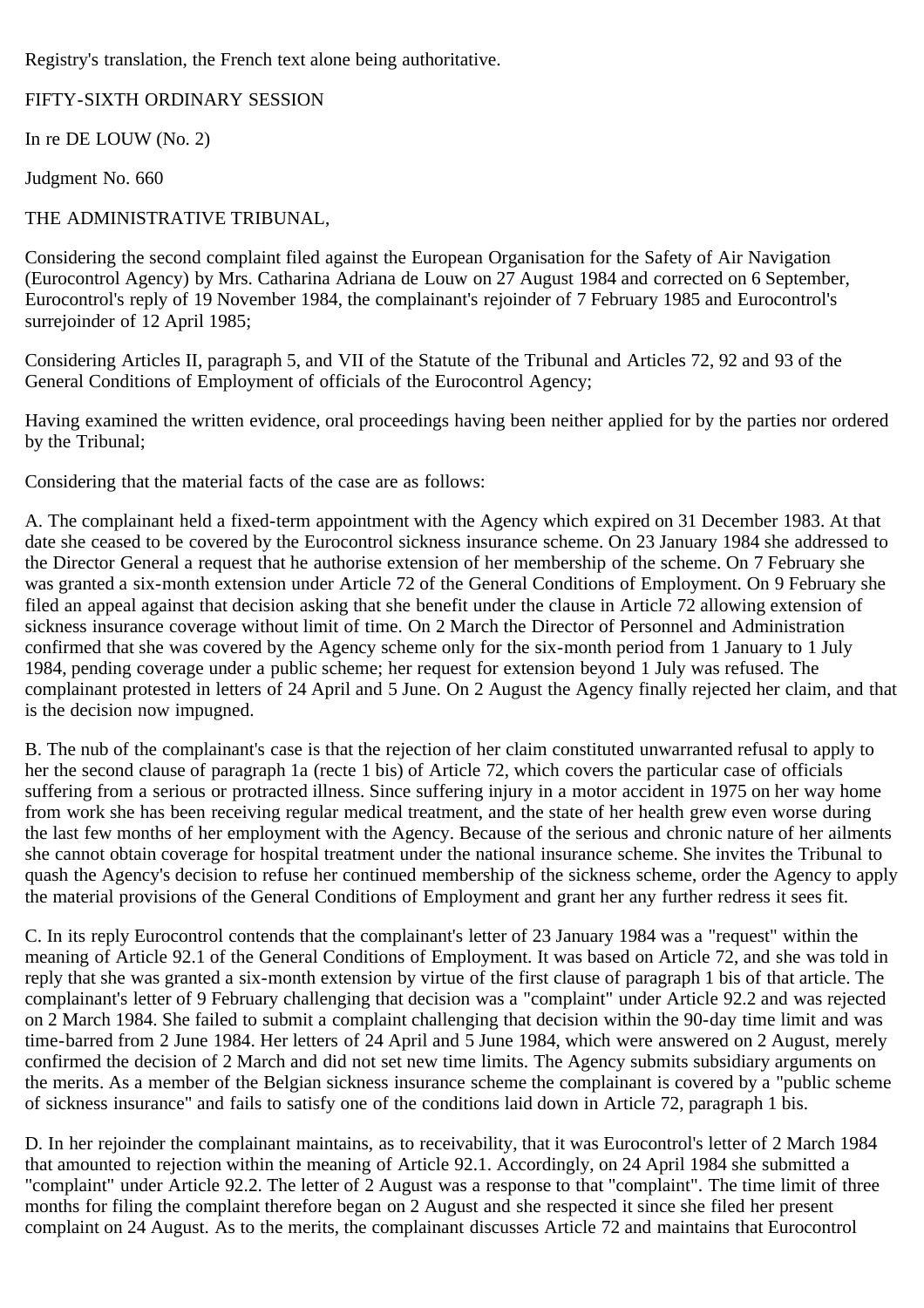### misapplied it.

E. In its surrejoinder the Agency retorts, on the question of receivability, that the wording of its reply to the complainant's letters of 24 April and 5 June 1984 leaves no doubt: the letter of 2 August was mere confirmation of the earlier decision and could not reopen a time limit which had expired two months earlier. The Agency enlarges on its pleas on the merits.

### CONSIDERATIONS:

Receivability

1. Under Article VII(1) of the Statute of the Tribunal a complaint shall not be receivable unless the complainant has exhausted such means of resisting it as are open to him under the applicable Staff Regulations.

The General Conditions of Employment of Eurocontrol provide two internal means of redress. One is a "request" under Article 92.1 that the Director General take a decision; the other is a"complaint" under Article 92.2 against an act adversely affecting the staff member. As the Tribunal held in Judgment 398, any application challenging a decision must be treated as an Article 92.2 "complaint".

According to Article 93.2 it is the decision on a "complaint" that may be challenged before the Tribunal. Article 93.3 confirms Article VII(2) of the Statute of the Tribunal, and sets a time limit of three months for filing a complaint.

2. On 23 January 1984 the complainant asked the Director General, in accordance with Article 72 of the General Conditions of Employment to continue her membership of the Euro control sickness fund. That was a "request" under Article 92.1.

In his reply of 7 February 1984 the Director of Personnel and Administration agreed to extend her membership, in accordance with Article 72.1a (recte 1 bis), first paragraph, by up to six months provided that she certified that she did not benefit under any other sickness insurance scheme.

On 9 February 1984 the complainant submitted several certificates and asked the Organisation to grant her the benefits of membership under Article 72.1a (recte 1 bis), second paragraph. In other words, she submitted a "complaint" challenging the decision of 7 February 1984.

On 2 March 1984 the Organisation rejected her "complaint" and thereby confirmed the decision of 7 February 1984.

Accordingly, for her present complaint to be receivable the complainant ought to have filed it not later than ninety days from the date on which she received the decision of 2 March 1984. Not having been filed until 27 August 1984, it is time-barred and irreceivable.

3. On 24 April 1984 the complainant repeated her claim of 9 February 1984 under Article 72.1 bis, second paragraph. On 16 May the Organisation replied that it was looking into the matter and on 2 August it rejected her claim. But that decision would have had the effect of setting a new time limit for filing a complaint only if it had altered the decision of 2 March 1984 or at least provided further justification for it. Since it amounted to mere confirmation what is said in 2 above holds good: the complaint is irreceivable.

4. In the absence of a provision which says that any decision should mention the procedure for challenging it, the Organisation was not bound to indicate in its decision of 2 March 1984 on the internal "complaint" the possibility of challenging it before the Tribunal. Such information would, however, have been desirable since the distinction between a "request" and a "complaint" under Article 92 of the General Conditions of Employment is not obvious. In giving such information the Organisation would indeed have been following the practice in other organisations.

#### Merits

5. The complaint being irreceivable, the Tribunal will not rule on the merits.

## DECISION: